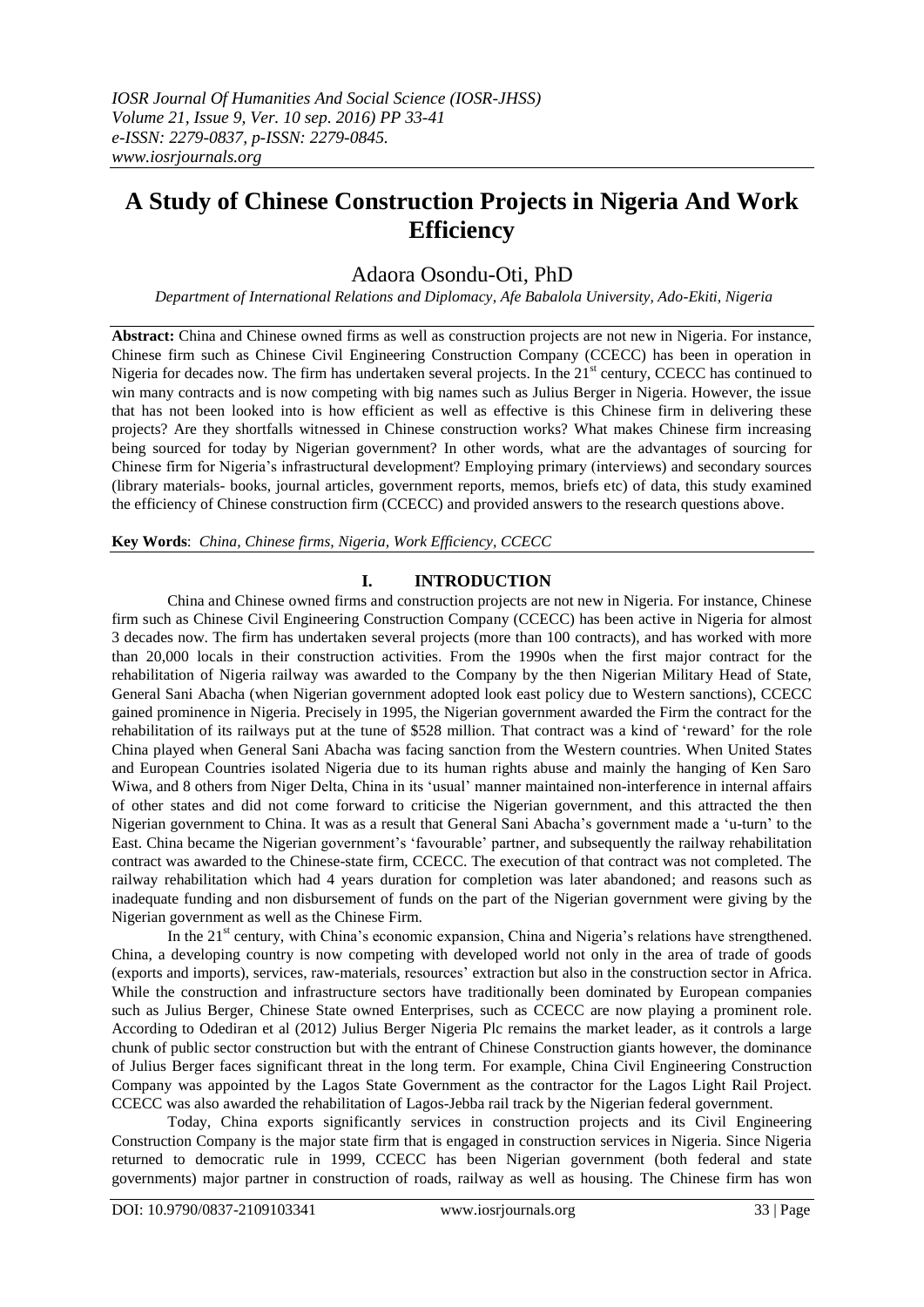many contracts and it continues to win more. The increasing number of contracts executed by CCECC actually prompted this study to examine Chinese construction works in Nigeria and work efficiency. Some of the questions that this study answers are; how efficient is CCECC in delivering these projects? Are they shortfalls witnessed in Chinese construction works? What makes Chinese firm increasingly sourced for today by Nigerian government? In other words, what are the advantages of sourcing Chinese firm for Nigeria"s infrastructural development?

With Introduction as Section I, section 2 gives a historical background of China's relations with Nigeria. Section 3 lists some of the CCECC past and present projects executed in Nigeria. Section 4 investigates the reasons behind the increasing sourcing of CCECC for Nigeria"s construction works; it also looks the efficiency of CCECC is delivering the projects. Section 5 concludes.

#### **II. HISTORICIZING CHINA'S RELATIONS WITH NIGERIA**

China"s first formal contact with Africa as a whole was made in the Bandung Conference of 1955 in Indonesia. Issues of liberation of Asian and African countries under colonial rule brought together 29 Asian and African countries for the first time in Bandung. Six African countries Egypt, Sudan, Ethiopia, Liberia, Libya, and the Gold Coast (now Ghana) were represented, as many African countries were under colonial rule. Nigeria being not independent at the time was not represented at the Conference but the Bandung Conference created "a milestone in China"s foreign policy towards the countries in Africa" (El-Khawas, 1973). A year after the Conference (1956), China established diplomatic relations with Egypt. From its Embassy in Cairo, China began to make contacts with other African countries. China made the first informal contact (commercial) with Nigeria in 1957 when it established a trade post in the country. This was followed by Chinese export of goods to Nigeria in 1958. Ogunsanwo (1974) stated that, in 1958, Nigeria bought 1.4m Euro worth of goods from China and this increased to 1.8m euro in 1959, although selling nothing in return to her. Nigeria as of 1959 became the third largest importer of Chinese goods in Africa, behind Egypt and Morocco. In 1960, Nigeria became independent from colonial rule. Nigeria at its independence (being a Western colony) consistently opposed communism, and was not among the African countries Chinese leader, Zhou Enlai visited in 1963. Chinese communist ideology was not at par with Nigerian ruling political elites. Nigeria, among other countries like Ivory Coast, Niger Republic, consistently opposed communist China in Africa (Tareq, 1971).

At independence, Nigeria had a lukewarm attitude towards the communist bloc (Bukarambe, 2005:234) which hindered establishment of diplomatic relations with China immediately after its independence. This lukewarm attitude manifested clearly in the leaders as "neither Chief Obafemi Awolowo nor Dr. Nnamdi Azikiwe visited a communist country during their time' (Ogunsanwo, 2007). The Communist opposition was also shown during late Mrs. Ransom Kuti's visit to Beijing in the late 50s to attend the "Women International Democratic Federation" when the Prime Minister Tafawa Balewa was quoted to have said;

> I must tell you quite clearly that I and my colleagues are determined that while we are responsible for the government of the Federation of Nigeria and for the welfare of its people, we shall use every means in our power to prevent the infiltration of communism and communistic ideas into Nigeria. In order to carry our policy, we shall seek to prevent Nigerians from visiting communist-controlled countries, especially if we have reason to believe that they are traveling for the purpose of indulging in communist activities (cited in Ogunsanwo, 2007)

The Nigerian government maintained its stance on non-relations with Communist countries to the extent that "whenever government received reports of such visits to Communist countries, it ensured that such individuals were denied access to civil service employment on their return to Nigeria (Ogunsanwo, 2007). Given Nigeria"s opposition of Communism and Communist ideologies, establishing diplomatic relations with China were not discussed at its independence. Nigeria"s consistent opposition of communist China led to the delay of the two countries establishment of diplomatic relations after Nigeria"s independence in 1960. When Nigeria"s civil war broke out in 1967; the issue of establishing diplomatic relations was stretched further. China came under suspicion during the Nigerian Civil War. China was alleged to be supporting Biafra"s secession bid by supplying arms and weapons to Biafra through Tanzania. With former Soviet Union supplying weapons to Nigeria, China was alleged have supplied weapons to Biafra (Bukarambe, 2005:235). China"s support to Biafra seems plausible because of Sino-Soviet rivalry at the time. According to Segal (1992) the burnishing of China"s credentials as the main revolutionary power "at that period" depended on winning more support in the developing world than the Soviet Union.

However, with the hard lessons Nigeria learnt during the Civil War, following the abandonment by the Western power (Nigeria only got support from Soviet Union, a Communist country), Nigeria had to review her foreign policy to embrace all countries of the world regardless of political ideology. Thus, on February 10, 1971,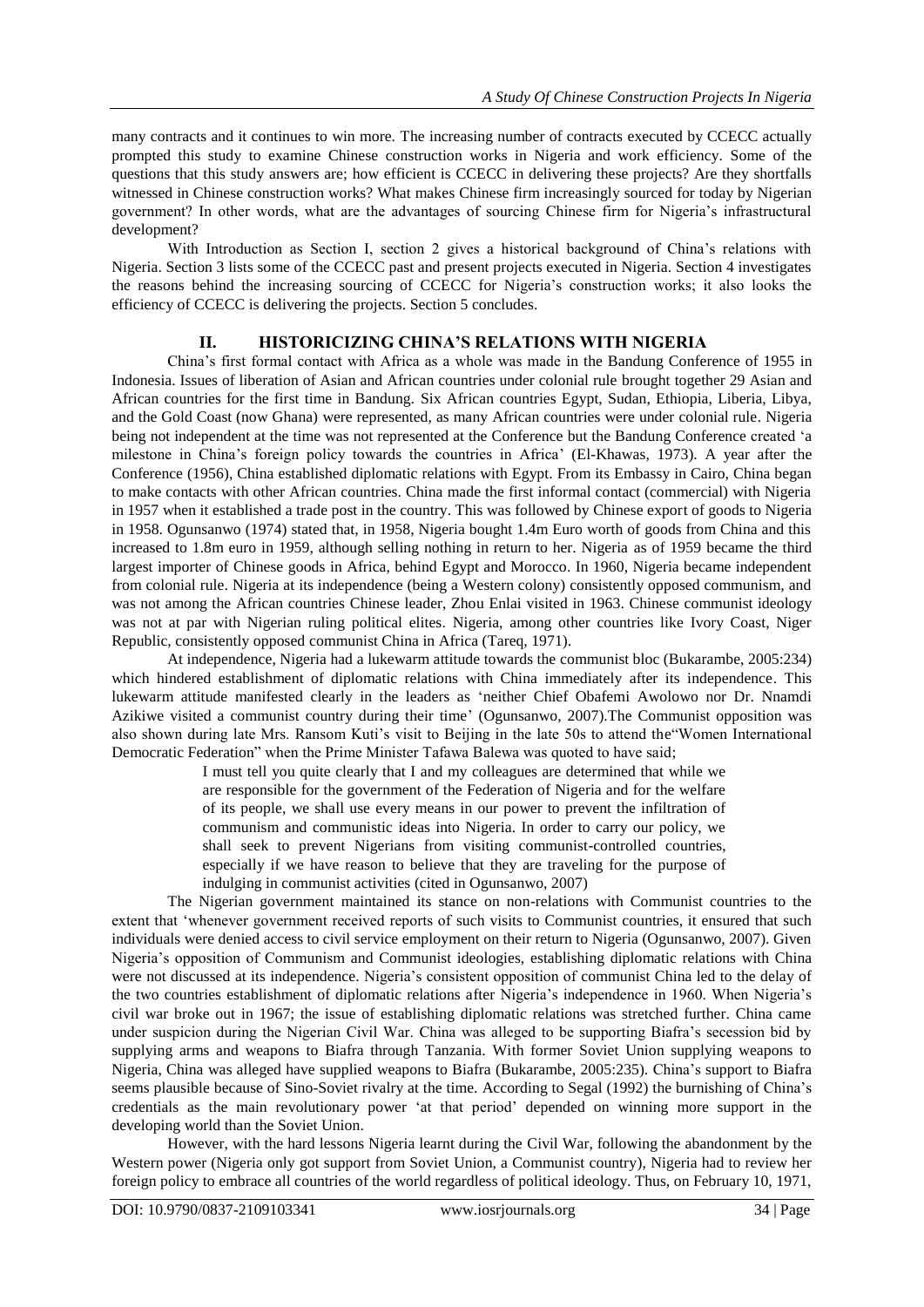Nigeria and China established diplomatic relations. Subsequently in the 1980s, China focused on its economic reform, started by its then leader, Deng Xiaoping in 1978. China"s engagement in economic reform caused minimal impact in its external relations, especially in relations with African countries, as China concentrated on its domestic economic concerns. That notwithstanding, when China in 1989 was faced with sanctions from Western countries, China got closer to African countries. Chinese goods, services and experts diverted to Africa to find markets and more economic partnerships. China was also ready to pay back to African countries for their support and this was evident in Nigeria, when China was quick to stand for Nigeria during its own sanctions in 1995. China and Nigeria"s relations have continued to strengthened, first due to the South-South connection or solidarity as developing countries; second due to China's economic growth and expansion and third, Nigeria's new government dispensation that clamours for overseas investment, partnership and support for Nigeria to build and rebuild its dilapidated infrastructure after decades of military rule.

In the present  $21<sup>st</sup>$  century, with China's economic expansion, China has placed its relations with Nigeria (as well as other African countries), on South-South connection; and this China maintained that it is in Africa (in this case Nigeria) for mutual and win-win cooperation. Such professed terms as "win-win cooperation" are giving China smooth entrance into African countries. Africa countries such as Nigeria are canvassing for China"s support and assistance in order to ascend the throne of economic powers.

Thus, China and Nigeria"s cooperation are intensified in all sectors and project construction is one of the major areas. It is quite known that "the construction industry has been one of China"s economic backbones (Corkin and Burke, 2007). When Chinese Communist Party (CCP) ascended into power in 1949 after the 3 years Civil War with the Nationalist Party (now controlling Taiwan), the CCP made rebuilding its economy a priority with target on infrastructure development. Majority of the companies that undertake construction in China were state-owned, and these state enterprises became engaged in overseas businesses. For instance, China Civil Engineering Construction Company (CCECC), a state-owned firm, is one of the largest construction companies in Africa, and this is evident in Nigeria.

#### **III. CCECC'S PAST AND PRESENT CONSTRUCTION PROJECTS IN NIGERIA**

Chinese Civil Engineering Construction Corporation (CCECC) was established in 1979 according to the approval of the State Council of the People"s Republic of China. Its presence in Nigeria became remarkable in the mid-1990s. Prior to its entrance in Nigeria, CCECC was already a known firm in Africa due to its execution of Tanzania-Zambia Railway project in 1976; which was the biggest economic-aid project undertaken by China in Africa in the 1970s. With China"s go-out policy (as a result of economic reform) and the desire to engage its firms in international contracting and construction, the presence of Chinese firms, both state and private began to be greatly felt in Africa. The major construction project awarded to CCECC in Nigeria in the  $20<sup>th</sup>$  century was the rehabilitation of Nigeria's railway, and that contract was awarded by then Nigeria's military leader, late General Sani Abacha (see Table 1 for details of the contract).

| Table 1. CCLCC 110 CGs Awarded to China 11101 to $\mathbb{Z}_1$ Century |                    |                           |  |
|-------------------------------------------------------------------------|--------------------|---------------------------|--|
| Past Projects Awarded to                                                | <b>Year Signed</b> | <b>Year of Completion</b> |  |
| <b>CCECC</b> in Nigeria                                                 |                    |                           |  |
| Construction/Rehabilitation                                             | December 9, 1995   | Not completed             |  |
| purchase<br>of<br>and                                                   |                    |                           |  |
| Locomotives and Rolling                                                 |                    |                           |  |
| Stocks for the Nigeria                                                  |                    |                           |  |
| Railway System, signed at                                               |                    |                           |  |
| the tune of \$528 million                                               |                    |                           |  |

Table 1: CCECC Projects Awarded to China Prior to 21<sup>st</sup> Century

According to the contract terms, the CCECC was to engage in the construction/rehabilitation of existing Nigeria railway system including designing, surveying, elimination of sharp curves, supply of 620 locomotives and training of local technicians and skilled workers. The contract, which had 4-year duration, was later not completed by CCECC. In an interview with Senior Foreign Affairs Officer in the Nigeria's Ministry of Foreign Affairs, Mr. Usman Bakori, he pointed that the project was not completed due to inadequate funding/non-disbursement of funds, which Nigeria shares in the blame. Mr. Usman maintained that even though money was not forthcoming for the firm to complete the project, there might be other undisclosed reasons that were not available to the Ministry (at that time, the military handled external relations, sometimes without the knowledge of the Ministry of Foreign Affairs) for the abandonment of the project.

Despite the setback experienced in Nigeria's railway rehabilitation awarded to CCECC in the 1990s, CCECC has continued to bid for contracts in the 21<sup>st</sup> century and has been wining many contracts. CCECC has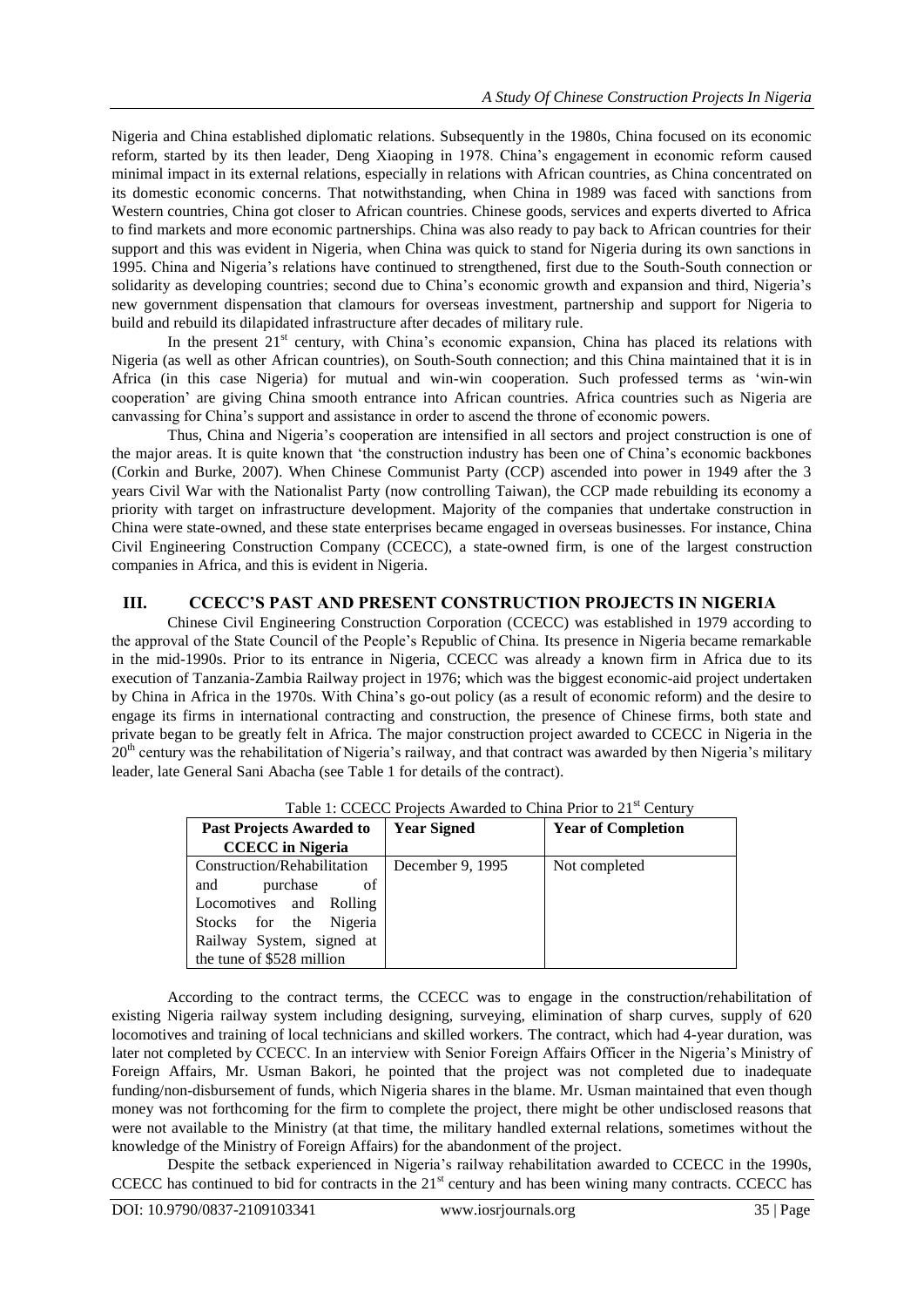become a household name in construction works in Nigeria. For instance in the Abuja Games Village Housing project won by CCECC in year 2000, CCECC constructed 60 blocks of 2 bedroom terrace houses; 40 blocks of 3 bedroom terrace houses; 13 blocks of 4 bedroom terrace houses; 4 blocks of semi-detached of 4 bedroom duplexes; 15 three-bedroom bungalows and 15 four-bedroom bungalows. CCECC construction works are notable in roads, railways and at the moment construction of international airport terminals for Nigeria. CCECC has engaged in construction works in almost all the 36 states of the Nigerian federation. Some of the construction works that CCECC has completed or engaged in are listed in Table 2 below.

| <b>CCECC</b> Projects in Nigeria                                                                                                                                                                                                          | Year Signed        | Date Completed/Expected<br>Date of Completion |
|-------------------------------------------------------------------------------------------------------------------------------------------------------------------------------------------------------------------------------------------|--------------------|-----------------------------------------------|
| Rehabilitation and Asphalt<br>Papalanto-<br>overlay<br>of<br>Lagos/Ibadan Expressway<br>valued at US\$ 4,780,000<br>million                                                                                                               | May, 2000          | Completed May 2001                            |
| Construction of Houses in<br>the Games Village of the<br>National Stadium Complex,<br>Abuja valued at \$50,500<br>million                                                                                                                 | 20 September, 2000 | Completed<br>31<br>August,<br>2003            |
| Construction of Nigeria's<br>Communication<br>Commission<br>building,<br>\$16.56<br>Abuja valued<br>at<br>million                                                                                                                         | December 2003      | Completed August 2005                         |
| Rehabilitation<br>οf<br>Ikot<br>Akpaden-Okoroette<br>Road<br>awarded by Niger Delta<br>Development Commission<br>(NDDC) and<br>valued<br>at<br>\$5.63 million                                                                             | 22 September 2003  | Completed 22 June 2004                        |
| Construction/Rehabilitation<br>of Ugep, Ikom, Ogoja and<br>Obudu Urban road under<br>urban<br>the<br>renewal<br>programme of Cross River<br>State, awarded by the Cross<br>River State government,<br>and was valued at \$14.6<br>million | September 2003     | August 2005                                   |
| Construction of four new<br>International<br>Airport<br>Terminals for Nigeria in 4<br>states- Kano, Lagos, Port<br>Harcourt and Abuja with<br>\$500<br>million loan<br>from<br>China Exim Bank                                            | January, 2013      | To be completed in 20<br>months               |
| Construction of Abuja light<br>rail project with a loan of<br>\$600 million from Chinese<br>Exim Bank                                                                                                                                     | 2012               | 2015                                          |
| Construction<br>of<br>Lagos-<br>Kano railway valued at<br>\$1.49 billion                                                                                                                                                                  | July, 2012         | In 36 months                                  |

Table 2: CCECC Construction Works in Nigeria in the 21<sup>st</sup> Century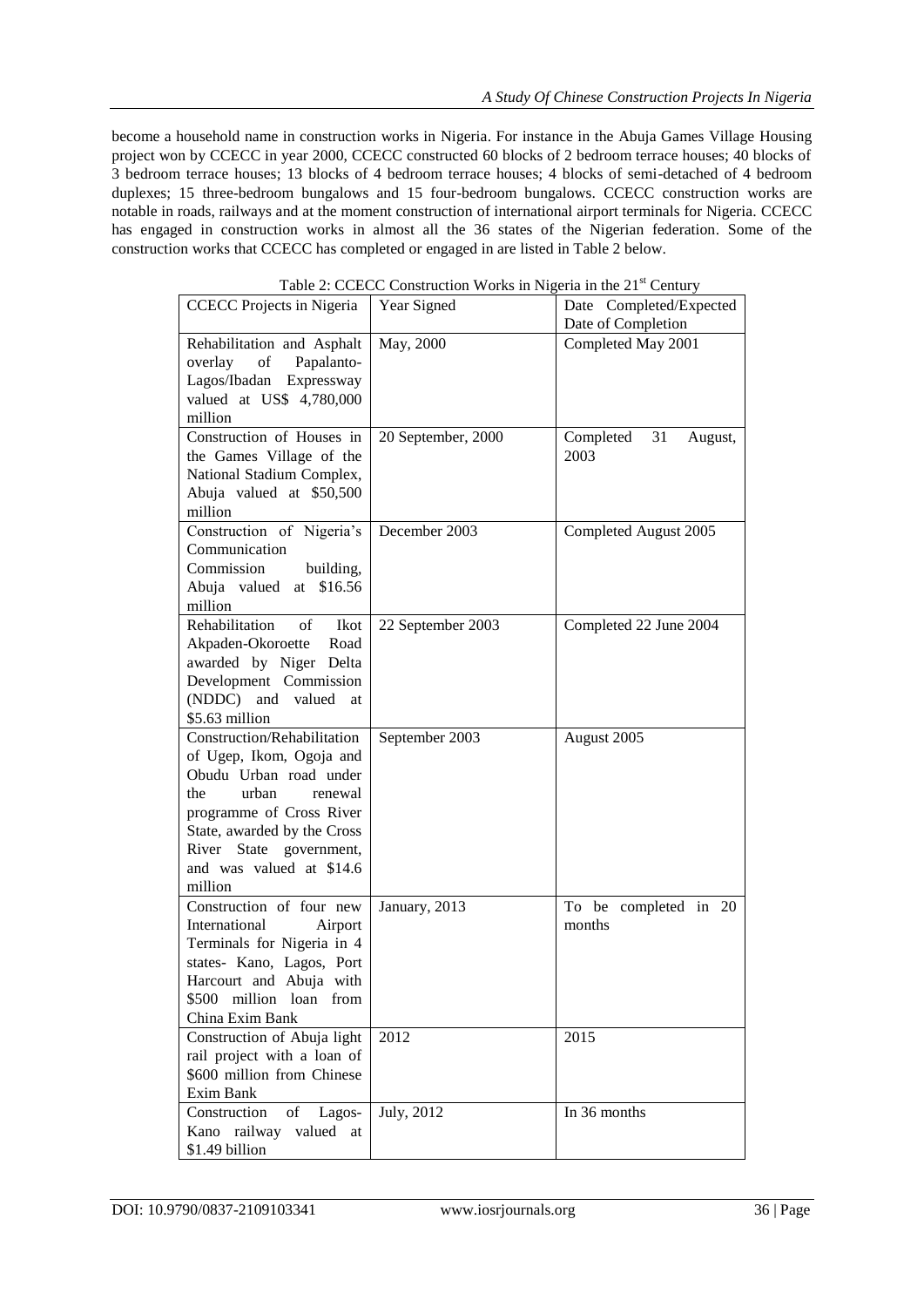| Lagos-Ibadan rail project at       | August, 2012     | In 36 months  |
|------------------------------------|------------------|---------------|
| the support of $$1.5$ million      |                  |               |
| loan from Chinese Exim             |                  |               |
| Bank                               |                  |               |
| Rehabilitation of Lagos-           | Not available    | Not available |
| Jebba rail track                   |                  |               |
| of<br>Rehabilitation               | 19 December 2012 | 2014          |
| Vandeikya, Benue-Obudu-            |                  |               |
| Obudu Cattle Ranch 25KM            |                  |               |
| Road valued<br>\$21.3<br>at        |                  |               |
| million                            |                  |               |
| Construction of Lagos rail         | 2011             | 2015          |
| mass transit system with           |                  |               |
| lines<br>proposed<br>seven         |                  |               |
| network (red, blue, green,         |                  |               |
| yellow, purple, brown and          |                  |               |
| orange) funded by Lagos            |                  |               |
| State Government, CCECC            |                  |               |
| won the blue line in two           |                  |               |
| phases. The first phase            |                  |               |
| the<br>includes<br><b>National</b> |                  |               |
| Theatre to Mile 2 and the          |                  |               |
| second phase includes mile         |                  |               |
| 2 to Okokomaiko and this           |                  |               |
| is valued at \$1.2b                |                  |               |

Source: Ministry of Works, Abuja; CCECC office, Abuja

In recent years, CCECC is undertaking and executing numerous significant projects ranging from railway, light rail, expressway to bridges, buildings, and municipal works. Many of the records of CCECC projects were not made available by the CCECC office in Nigeria. The reason giving was that there was no compiled record of these projects as at the time I visited the CCECC office in Abuja, Nigeria. Nonetheless, a Nigerian staff of CCECC that has worked with CCECC since the 1990s pointed that CCECC construction projects in Nigeria are enormous (more than 100 contracts). CCECC has successfully signed other contracts for many large-scale projects in Nigeria such as Nigeria Railway Modernization of Abuja-Kaduna Section valued at 850 million USD in 2010; Nigeria Railway Modernization of Lagos-Ibadan Section valued at 1.487 billion USD and Nigeria Badagry Express Road Project valued at 941 million USD. The number of CCECC"s projects is many, in essence guaranteeing CCECC for increasing business development in Nigeria shown in its ever growing strength for project contracting.

CCECC is diversifying into real estate development and also intends to expand its investments in Nigeria to include manufacturing (cement), seaports, railways, Highways development, Steel, amongst others. According to the President, CCECC, Mr, Yuan Li, "CCECC would soon commence construction work for CCECC Plazas in Abuja and Lagos', revealing the intensifying penetration of CCECC into Nigeria's economic sector. Nigeria's former Minister of Works, Mr. Mike Onolomemen pointed that in his Ministry's execution of road projects worth over \$2billion, CCECC was a major contractor. CCECC is already competing with big construction firms in Nigeria such as Julius Berger, shown in the large projects undertaken by the firm. In April 2106, the incumbent Nigerian President, Muhammadu Buhari got a loan of \$2 billion US dollars for construction of metro rail stations connecting Calabar to Lagos, and Chinese firm CCECC is to undertake the project. In all these construction works by CCECC the question is; what are the motivations behind Nigerian government sourcing of CCECC; how efficient is this firm in its construction works in Nigeria?

## **IV. NIGERIAN GOVERNMENT AND SOURCING OF CHINESE FIRM: MOTIVATIONS/REASONS**

Evidently, Chinese Civil Engineering Construction Company (CCECC) has constructed various projects in Nigeria and is still executing more projects. China"s cheap labour and low price for project execution seemed to have attracted Nigerian government and many other African leaders. It is known that in the area of contract bid, "China undercuts the closest bidder by 25%" (Corkin, 2006). As stated by Corkin and Burke (2007), the success of China"s companies, particularly state-owned enterprises as CCECC, is attributed to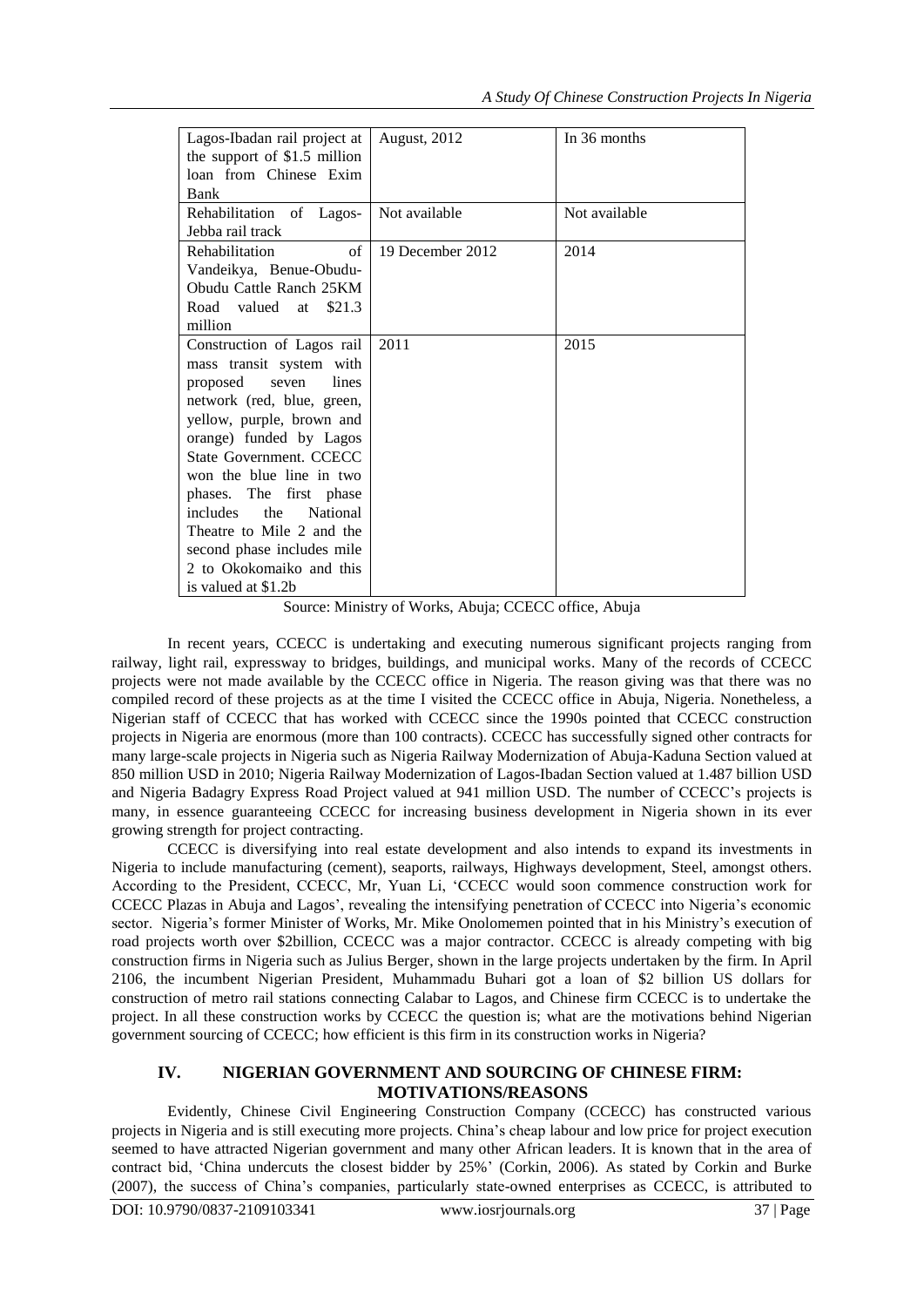factors such as cost competitiveness in overall bidding price. Also, China"s loan tied to infrastructure development is a source of attraction not only for Nigerian government but other African countries. Majority of China"s construction projects are supported by Chinese loans. China"s Export-Import Bank (established in 1994) is the main entity the Chinese government uses today to dispense its loans worldwide, including Africa. The loans by Exim Bank are both concessional (akin to those provided by the multilateral aid institutions, such as World Bank), and non-concessional loans (support given on terms that are more in line with commercial lending (Broadman, 2007).

The fact that China supports its construction works in Nigeria with its loans now makes China a suitable partner to cling to. Access to cheap capital through China Exim Bank; access to low cost skilled labour available in China with its China"s large population, and access to cheap building materials through supply chains are great pluses for CCECC. It was gathered that the first railway contract awarded to China in Nigeria was not completed because of inadequate funding from the Nigerian government, but with China"s economic expansion and "with more money" to put on the table, African countries such as Nigeria sources for China in their infrastructural development.

What distinguishes China"s loan from Western countries is no strings attached, and Nigeria just like many other African countries welcomes such aid where it does not have to keep to political conditions. In its 2006 released Africa Policy Paper, China rejects the Western policies of conditional assistance, and maintained that its aid and assistance are based on no quid pro quo. China presents itself as an alternative to the West, and its aid policies are welcomed in many African countries. For instance, countries such as Zimbabwe has adopted a Look East Policy. Even though Zimbabwe"s "new policy" could be attributed to its questionable human rights records and sanctions from the West, other countries such as Nigeria that is not under sanction have been seeking more partnerships and support from China. As of 2004, Nigeria was among the three major recipient of China"s unconditional aid (Kobus and Kotze, 2006), which China "often ties to infrastructure development" (Hutchinson, 1975).



Source: Kobus, Van der Wath and Kotze Dirk, "Africa and China: A Neglected Opportunity", African Analyst Quarterly, Issue 1 Third Quarter, 2006

According to Broadman (2007) in 2006, China Exim-Bank loan in the infrastructural sector to Sub-Saharan Africa amounted to over \$12.5 billion, and these loans were concentrated in just few countries- Sudan, Algeria, Angola and Nigeria. So far, the biggest contracted project China got in Africa is the rehabilitation of Nigeria's railway system and construction of new ports (Wenping, 2003). Without doubt, China's Exim Bank loan used by Chinese government to support overseas government and its firms in bidding for contract has given CCECC an edge over other major foreign construction firms such as Julius Berger.

In addition, being a state owned firm, CCECC tends to have an advantage over other overseas firms in foreign market penetration because of the support Chinese state owned firms receive from their government. Chinese state owned firm such as CCECC gets political support from the Chinese government channelled through Chinese embassies and Economic and Commercial Counsels in the respective African countries. As a large construction company, CCECC gets little or challenge from indigenous firms when large projects are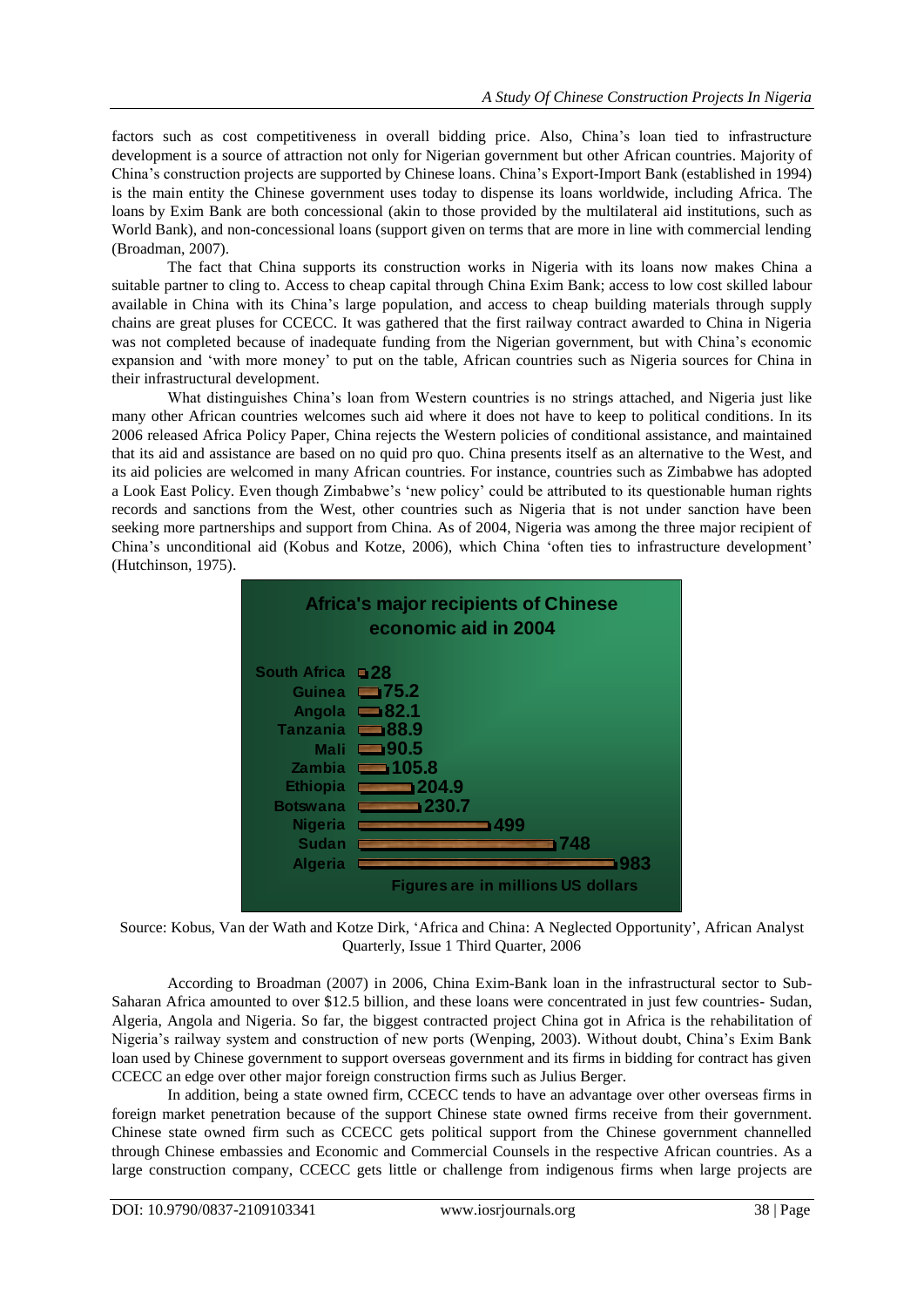involved, since most Nigerian indigenous construction firms do not get such funding support that Chinese state firms get. Moreover, "Nigerian contractors remain inexperienced and therefore unable to compete with their foreign counterparts' (Odediran et al, 2012).

It is quite evident that Nigerian firms still lags behind in construction despite huge deficit in the country's infrastructure, and this was attributed 'to the inability of the government to train the indigenous firms' (Odediran et al, 2012). The choice and preference for engaging foreign contractors as compared with other indigenous firms is majorly on lack of technical competence, deficiency in managerial skills and planning (Odediran et al, 2012), as well as financing.

Ordinarily, the major strength of Chinese construction firms both in their own market and abroad is that they often avail themselves of generous governmental financing. For example, in bidding for aid-funded projects in Zambia, China has a marked advantage over other firms because it provided cash "up-front" for the 2% bid bonds that are required (Sridharan, 2007). Nigeria, just like other African countries, has difficulty in financing (being a developing country with many developmental challenges, including finance) indigenous firms or projects as the case may be, and that leaves Chinese government firms, such as CCECC with a great competitive advantage. For China too, Nigeria as the largest economy in Africa is an attractive destination. It is clear that with the opening up of Chinese domestic market, Chinese companies no longer have the market monopoly they once enjoyed and now need to expand into new markets (Corkin and Burke, 2007), and that means they must devise carrot strategies such as giving out loans and cheap bidding to outbid other contenders.

It is important to recall that China was re-awarded the rehabilitation of Nigeria"s railway by former Nigeria"s President, Olusegun Obasanjo in 2005, after the project failed in 1996. The difference this time from the former contract is that China provides the loan for the execution of the "new" contract (Ogunsanwo, 2007). China is constructing this project with loan from China Exim Bank and Chinese experts/engineers. China is currently the biggest lender to, and investor in infrastructure development in the African continent (Cheru and Obi, 2010). The support of Chinese government to its construction firms is in line with its go-out policy, targeted at gaining increased access to international market and being able to compete globally. Going global paves the way for China to gains access to raw materials, foreign exchange and expanded export markets. China"s rapid economic expansion has provided continuous momentum for China which currently has the largest construction market in the world (Corkin and Burke, 2007). The capacity of the Chinese Construction market is illustrated in the sheer volume of size: as of 2005, there were 15,545 design firms and 104,297 construction firms in China, employing upwards of 40 million people (Sridharan, 2007).

China"s construction works have been rated well by the Nigerian government. According to the former Nigeria"s Aviation Minister, Mrs. Stella Oduah, during the signing of the construction of four new international airport terminals with CCECC in 2013, CCECC was adjourned a reputable construction firm that would give Nigeria the best. In her words:

> The desire to have the best for Nigerian airports informed the decision to work with a reputable, world class construction firm, like CCECC. I have no iota of doubt in her mind on either the quality of job to be delivered by CCECC or the completion timeline since due diligence was conducted before the federal government finally settled for CCECC (cited in CCECC, 2013).

In an interview with China"s Economic Counsellor at the Embassy of the People"s Republic of China in Nigeria, Mr. Zhou Shanqing maintained that if Chinese firms are not delivering effectively and efficiently, CCECC would not have won numerous contracts in Nigeria. The fact that CCECC is the biggest Chinese company doing business in Nigeria, with a local staff strength of over 20,000; an expatriate quota of over 1000 Chinese citizens, and executed projects that are over 100 (and is still executing more) signify that the firm to an considerable extent is reliable and of good standing. Chinese Civil Engineering Construction firm has executed awarded projects, as shown in the completed projects in Table 2 above. In an interview with Mr. Etim, a senior Staff in the Nigeria"s Ministry of Work, he pointed that Chinese CCECC is a dependable firm that Nigerian government would want to continue to partner with, not only because of its loans but also its quality works. In the area of construction, quality delivery and efficiency, CCECC is believed not to have failed.

However, in the area of working conditions for Chinese Companies" employees, some complaints were made. Nigerians have raised concerns on the poor working conditions exhibited in Chinese firms, and CCECC is no exception. Although many Nigerians are working with CCECC, the issue of poor salary, long working hours and lesser positions offered to Nigerians are major challenges for Nigerian workers. A Nigerian graduate that worked with China Civil Engineering Construction Company (CCECC) in Katsina State Branch confirmed that most high positions such as managers and accountants are occupied by the Chinese with the exception of the post of secretary/personal assistant that are mainly given to women, all other Nigerian staff work at the field with unfriendly Chinese supervisors. He narrated his experience with the Chinese Company as thus: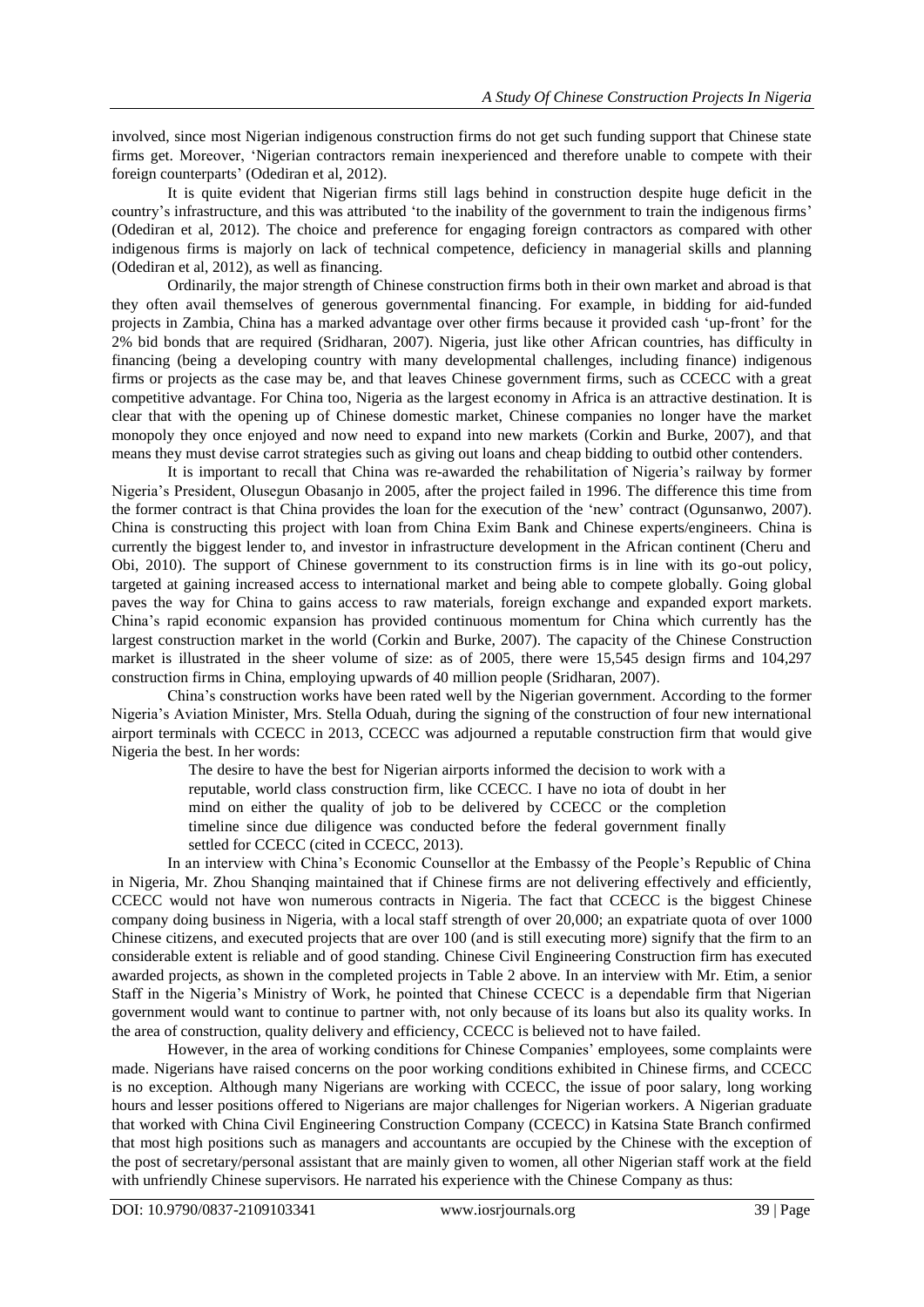For the two years (2005-2007), I worked with the Chinese, there was no employment letter as they continued to promise to give with nothing seen, and that was the same with the people employed before me. I perceived the non-giving of employment letter as a plot used to Chinese to sack people at any time, and also a way not to commit to any payment of benefit in case of any problem. Nigerians operate the machines and do the entire site works while the Chinese supervise. My experience with the Chinese made me to leave. As at 2006, my salary as a graduate engineer was only N15, 000 and I worked everyday of the week (even on Sunday) from 7am-7pm.

To support the views above, on 1st February, 2013, Nigerian workers at China Civil Engineering Construction Company protested in Lagos over what they called "anti-labour practices (Business day, 2013) of the company. Nonetheless, it seemed that Chinese firms' anti-labour practices have become its strength in gaining ground in African countries. According to Sridharan (2007), Chinese firms" greatest successes are highly concentrated in markets in developing countries that more closely resemble their domestic scene. In African markets (as against the Western markets where standards are maintained), Chinese firms can often bring their own labor, work as they please, and pay attention to environmental concerns as they are accustomed; and there is little concern about being taken to court, especially as most African countries are quite grateful for the Chinese projects they receive, which are usually at a significantly lower economic cost than other international bids (Sridharan, 2007).

#### **V. CONCLUSIONS**

It is an established fact that Chinese state owned firm, CCECC is playing an active role in Nigeria"s construction sector. Gaining entrance in Nigeria's infrastructure development in the 1990s, CCECC is today a household name in Nigeria"s construction. The firm is now competing with traditional and prominent European firm such as Julius Berger. With the support and financing of construction projects offered by Chinese government to its firm that operate overseas, especially in Africa, CCECC has executed more than 100 projects in Nigeria and is still executing more. More importantly, what makes CCECC a preferred partner by the Nigerian government is Chinese government loans that it is willing to give to support infrastructure development. With its unconditional and "forthcoming" loans managed by China Exim Bank, China serves as an alternative to Western countries, or Western firms. China"s low cost contract bidding has also given CCECC an edge over both foreign and indigenous firms in Nigeria.

While CCECC employing of great number of local staff is welcomed, the poor treatment of employees has been a source of concern; but such concerns have not affected their ability to win more contracts. The well rating of the efficiency of Chinese Civil Engineering Construction Company (CCECC) in executing projects in Nigeria is primarily shown in the number of contracts won. The argument of the Nigerian government is that if CCECC is not efficient in project construction, then Nigerian government would not have been awarding the firms more contracts. That is to say that it is the firms' efficiency that has earned it more contracts in Nigeria. Besides, with China"s rapid economic growth, and great attraction from Nigerian leaders, it is not totally wrong to say that Chinese construction firm, CCECC would undoubtedly be given more construction opportunities in Nigeria.

#### **REFERENCES**

- [1] Broadman, Harry (2007), *Africa's Silk Road: China and India's New Economic Frontier*, New York: The International Bank for Reconstruction and Development/The World Bank
- [2] Bukarambe, Bukar (2005), *Nigeria-China Relations: The Unacknowledged Sino Dynamics*. Lagos: Nigeria Institute of International Affairs
- [3] Business Day Online, 1 February, 2013, 'Chinese workers Protest over Anti-Labour Practices in Lagos', [www.businessday.com.ng](http://www.businessday.com.ng/) Accessed 15 August, 2013
- [4] Cheru, Fantu and Obi, Cyril (2010) "Introduction-Africa in the Twenty-First Century: Strategic and Development Challenges", In Cheru, Fantu and Obi, Cyril (ed) *The Rise of China and India in Africa*, Sweden: The Nordic Africa Institute
- [5] Corkin, Lucy and Burke, Christopher (2007), *China's Interest and Activity in Africa's Construction and Infrastructure Sector*, Stellenbosch University: Centre for Chinese Studies
- [6] Corkin, Lucy (2006), "Chinese Multinational Corporations in Africa", *A Bimonthly Newsletter of the Africa Institute of South Africa*, No. 3, October/November
- [7] El-Khawas, A. Mohammed (1973), "China"s Changing Policies in Africa", *A Journal of Opinion,* Vol.3, No.1, pp.24-28[, http://www.jstor.org](http://www.jstor.org/) Accessed August 15, 2009